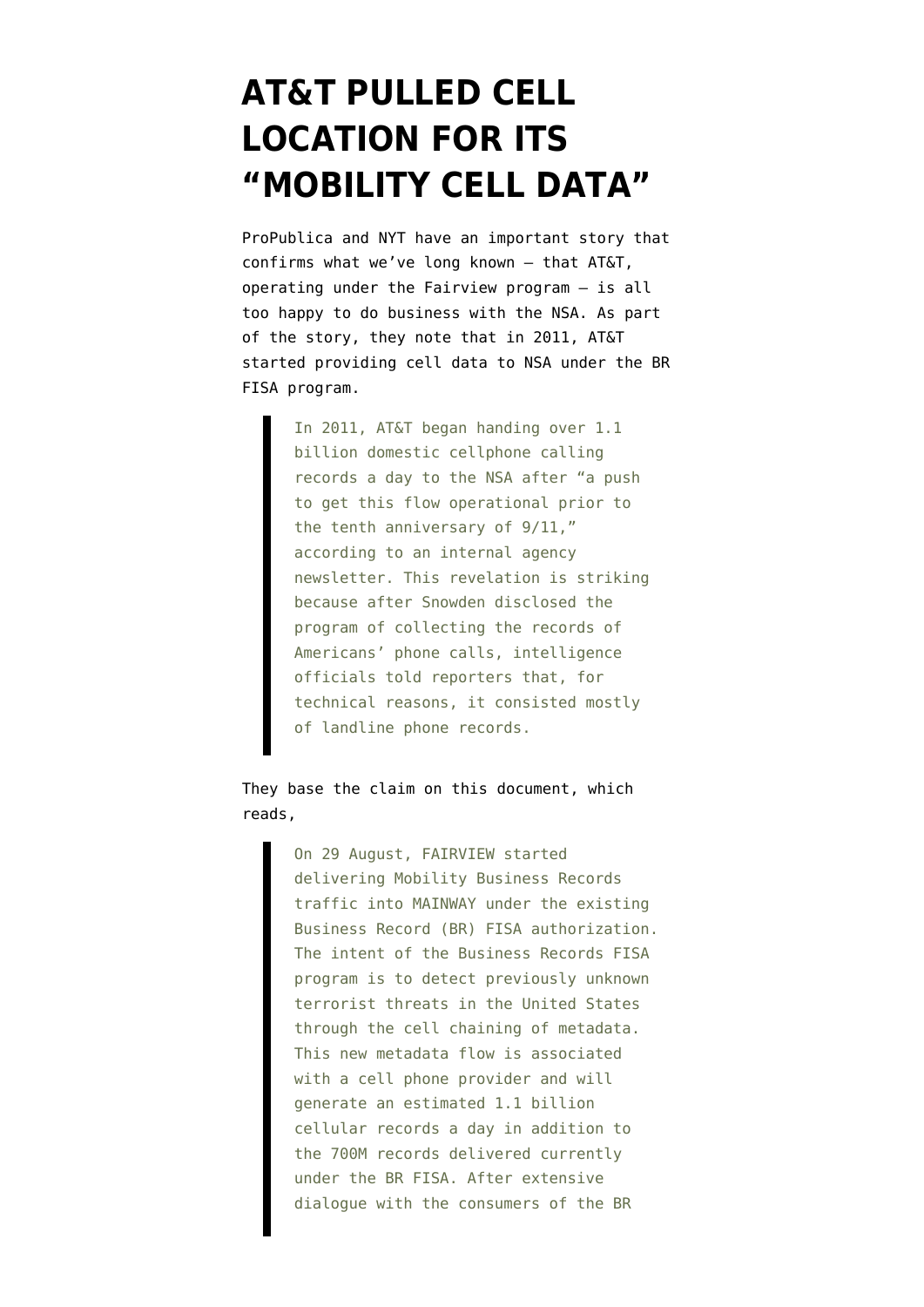data, repeated testing, a push to get this flow operational prior to the tenth anniversary of 9/11, and extensive coordination with external entities via our OGC (to include: FBI, DOJ, ODNI, and FISC) NSA received approval to initiate this dataflow on August 29, 2011. Analysts have already reported seeing BR Cellular records in the Counter Terrorism call-chaining database queries.

Though it provides important new context, that NSA started receiving mobile data on August 29, 2011 is not new news (though that it was getting it from AT&T is). The government released [the](https://www.aclu.org/files/assets/Sept.%201,%202011%20NSA%20Memo%20on%20Congressional%20Notification%20&%20NSA%20Acquisition%20and%20Use%20of%20Telephony%20Metadata.pdf) [notice](https://www.aclu.org/files/assets/Sept.%201,%202011%20NSA%20Memo%20on%20Congressional%20Notification%20&%20NSA%20Acquisition%20and%20Use%20of%20Telephony%20Metadata.pdf) it gave to the House Judiciary Committee that it was receiving that data in October 2013 under FOIA (indeed, this document is one I have pointed to to [refute claims](https://www.emptywheel.net/2014/02/09/the-faulty-premise-of-the-30-call-data-claims-legal-limits-on-geolocation-data/) that the program didn't collect cell data).

All that said, the notice, taken together with the context of the internal announcement, does explain more about why the NSA wasn't getting as much cell data as they wanted.

In the case of Fairview and the collection started on August 29, 2011, the provider "remove[d] the cell [redacted] location information [redacted] *before* providing the CDRs to NSA."

> Before initiating the acquisition of mobility data, NSA undertook extensive testing to ensure strict compliance with the terms of the FISC Orders. The Court's Orders are designed to protect the civil liberties and privacy interests of Americans. Following completion of testing, on 29 August 2011, NSA began to receive approximately [redacted] CDRs per day and enter these records into our BR FISA bulk metadata architecture.

[redacted] NSA requested that the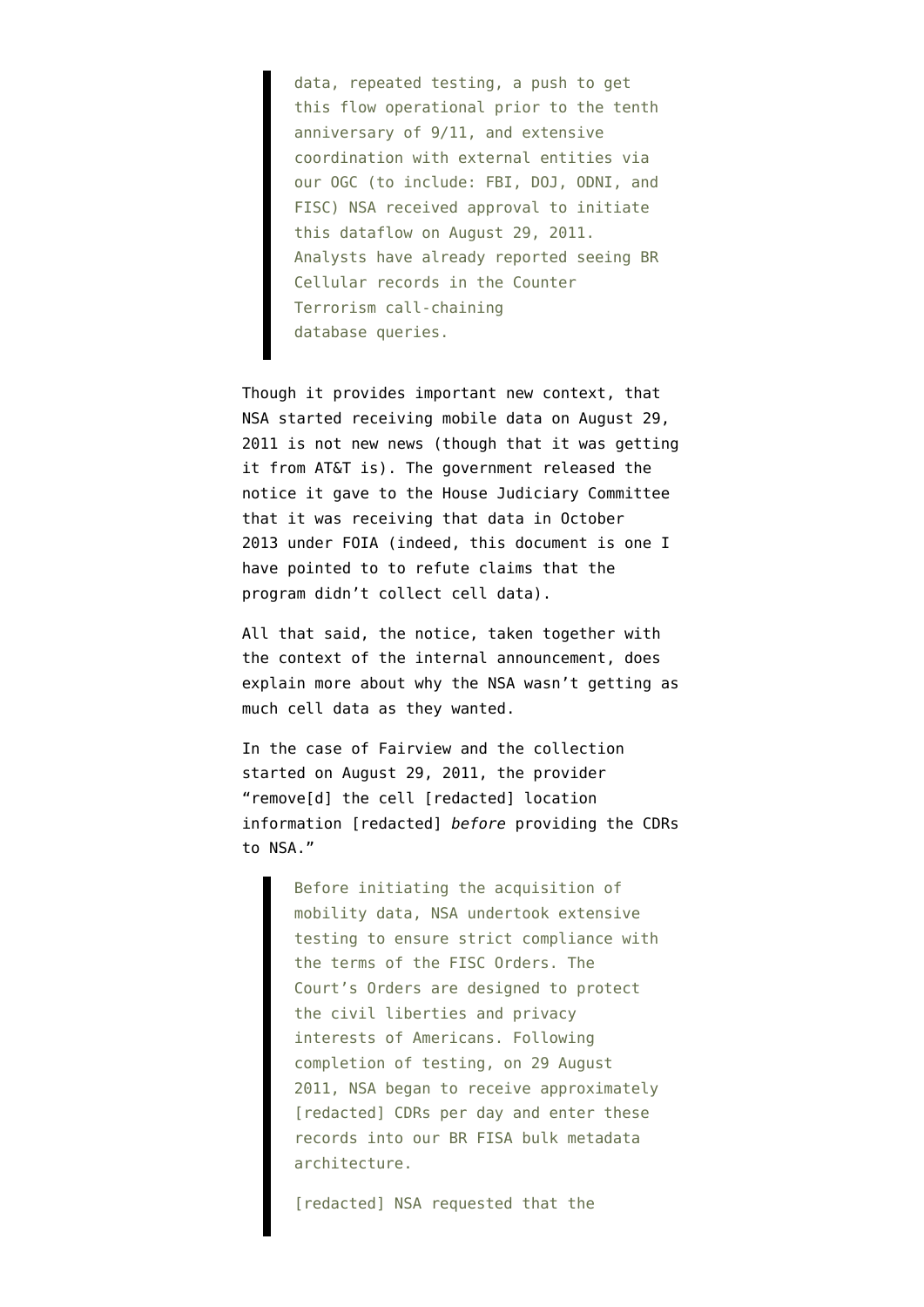[redacted] remove the cell [redacted] location information [redacted] *before* providing the CDRs to NSA. Consequently, NSA is not currently receiving this field as part of the data being acquired. [redacted]

As the NYT reported earlier this week, NSA [had](http://www.nytimes.com/interactive/2015/08/12/us/nsa-foia-documents.html) [given](http://www.nytimes.com/interactive/2015/08/12/us/nsa-foia-documents.html) Verizon Wireless a separate order for phone dragnet order in 2010. But the redaction in the notice to Congress on obtaining mobility data from a year later seems to address the problem with obtaining location information.

We know from the Congressional notice AT&T was willing to strip it. For a lot of reasons, it's likely Verizon was unwilling to strip it.

This is one of the possible explanations I've posited for why NSA wasn't getting cell data from Verizon, because any provider is only obliged to give business records they already have on hand, and it would be fairly easy to claim stripping the cell location data made it a new business record.

Which is another important piece of evidence for the case made against AT&T in the story. They were willing to play with records they were handing over to the government in ways not required by the law.

Though who knows if that remain(ed) the case? To get to the 30% figure quoted in all the pieces claiming NSA wasn't getting cell data, you'd probably have to have AT&T excluded as well. So maybe after the Snowden releases, they, too, refused to do things they weren't required to do by law (though because it had the Hemisphere database which could easily select records, that may have been harder to do).

Update: Adding that FISC [took judicial notice](https://www.emptywheel.net/2014/11/30/the-fbi-prtt-documents-combined-orders/) of some magistrates' rulings you needed more than a subpoena for location data in 2006, after Congress said you could only get what you could get with a subpoena in the 2006 PATRIOT Reauthorization. So it's possible any